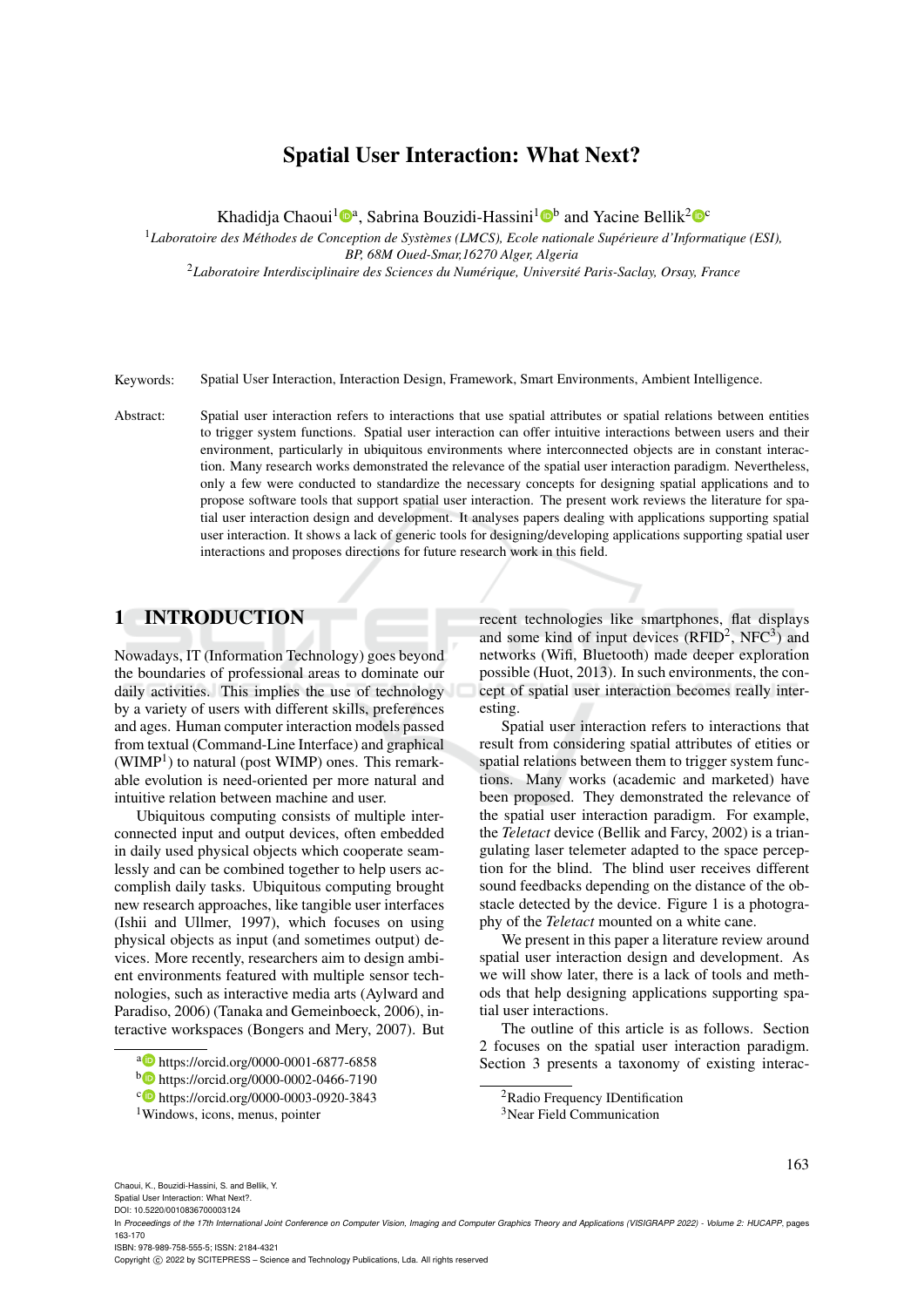

Figure 1: *Teletact* mounted on a white cane (Bellik and Farcy, 2002).

tion models in order to position spatial user interaction among them. Then, section 4 provides a state of the art on spatial user interaction and section 5 provides a discussion. Finally, we provide conclusions and perspectives of this work.

## 2 SPATIAL USER INTERACTION

There is not yet a consensus on the definition of the concept of spatial user interaction. This is why we propose the following one: "*Spatial user interaction refers to interactions that result from considering spatial attributes or spatial relations between entities to trigger system functions*" (Chaoui et al., 2020).

Spatial user interaction can be *implicit* or *explicit* depending on the user's intention. If the user intentionally acts in order to trigger a certain system function then the interaction is said to be *explicit*. On the contrary, if the system's function is triggered without the user's intention, then the interaction is said to be *implicit*. Note that explicit interactions can be performed by using input interaction devices or sensors, but implicit interactions are performed only with sensors.

Proxemic interaction represents a particular research topic of spatial user interaction. System functions are triggered according to the proxemic relationships between users and devices. Four variables are defined to serve for building and interpreting the interaction between people and a system within the ecology of devices (Greenberg et al., 2011):

- *Distance*: determines the level of engagement between user and the system devices.
- *Orientation*: provides information about which direction an entity is facing with respect to another.
- *Location*: indicates the location of the entity.
- *Identity*: knowledge about the identity of a person, or a particular device.

Proximic and spatial user interactions may appear similar, but actually they are not. The main difference between them is that distance is the main spatial attribute used in proxemic interactions as it defines the level of attachment between user and the surrounding devices of the system which is not the case in spatial user interactions. Consequently, spatial user interaction is more general than proximic one as it defines interactions by considering various spatial attributes and relations that may be different from distance such as speed, acceleration, weight, etc. Furthermore, spatial user interaction aims to exploit orientation and location in a richer way than proxemic interaction does.

# 3 TAXONOMY OF INTERACTION MODELS

In order to position spatial user interaction with respect to existing other interaction models, we examined proposed interaction model classifications in the litterature. (Kim and Maher, 2005) distinguishes *digital* and*physical* interaction models and presents a comparison study of two collaborative systems (workbenches) designed according to both models. The digital model is implemented by a graphical interface and the physical one is illustrated by a tangible interface. According to the authors, physical interaction refers to any interaction that uses a physical object for invoking a system's function. It refers also to any technique applied in the physical space and which uses physical objects to interact. We think that classifying models into digital and physical ones is an interesting idea. However, such classification does not cover all existing models. For example, speech interaction is not digital, nor physical (in the sense of motor activity). So, if we adopt this classification, we cannot place speech interaction anywhere.

Authors in (Grosse-Puppendahl et al., 2017), propose a taxonomy to classify capacitive sensing approaches based on various criteria, such as sensing goal, instrumentation of objects into the interaction etc. Therefore, if we look closely to this classification we notice that interactions are actually Sensor-Based.

We think that it is important to precise the difference between the concepts of *sensors* and *input devices*. We consider that input devices are provided with a set of predefined events (such as mouse click, mouse double click, mouse move, keyboard key press, keyboard key release, etc.) which describe how to use the device. The designer/developer can use these events to implement his application. Events then serve as building blocks (or alphabet) for the considered interaction language. On the other hand, Sen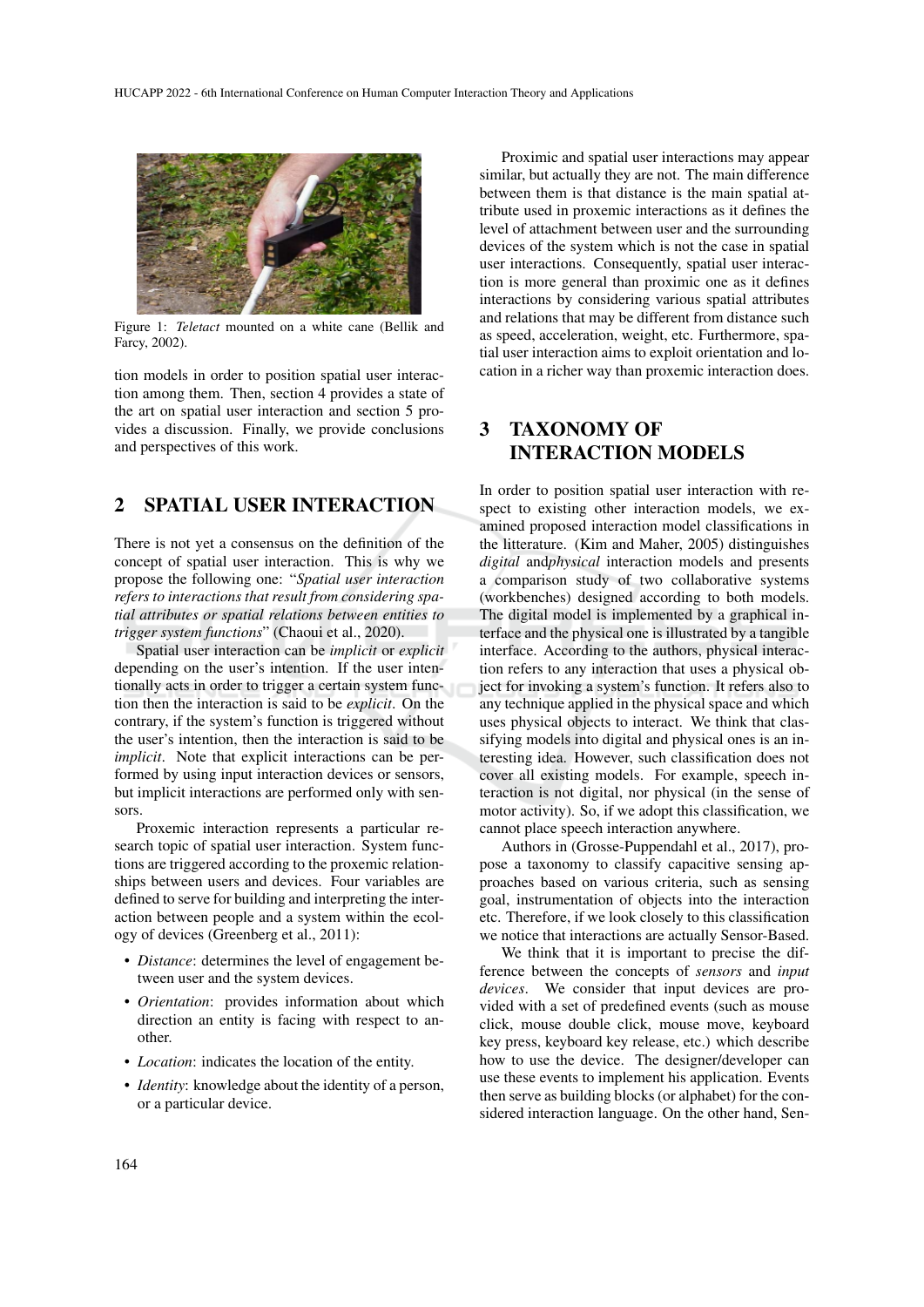sors produce information on the state of a given entity (temperature, brightness, location, speed, etc.). This information can be produced permanently (at a given frequency) to the developer or as a response after a request. Note that an input device can also provide information on its state, but this is generally done only at the request of the developer and not permanently.

Defining a classification of interaction models is not an easy task, as models evolve and new ones emerge from time to time. To have a solid classification, we prefer to define general questions that allow each model to be positioned according to the answers provided. We list three general questions: (1) Where does the interaction take place? (2) What means are used to perform the interaction? (3) What is the complexity level of the interaction language structure? We explain these items in the following paragraphs and we summarize answers to these questions according to most used interaction models in Table 1.

#### Q1: Where Does the Interaction Take Place?

Here we mean where the manipulation of the target objects of interaction takes place: they can be in the digital world (graphical and touch interactions), in the real world (tangible, spatial user interactions), or in both worlds (mixed reality).

### Q2: What Means Are Used to Perform the Interaction?

The means used to perform the interaction can be the user's body or parts of it (hands and facial expressions for sign language, vocal cords for speech, user's position for spatial user interaction), physical objects (such as in tangible or spatial user interaction), interaction devices (mouse and keyboard in GUI), sensors (ambient and spatial user interaction), or a combination of several of these means.

### Q3: What Is the Level of Complexity of the Interaction Language?

The complexity of the used interaction language may vary from a low to a very high level . Some interaction languages are based on a small set of events (graphical, spatial, and tangible models), while others use a certain number of commands (shell language). We may also find some languages with simple grammar (voice commands) and some languages with more complex grammar (natural language, sign language, etc.).

We thus conclude that several parameters should be considered to distinguish interaction models. These parameters must be technology independent because interaction models are constantly evolving. In our work, we propose three parameters: the place, the means and the interaction language. According to Table 1, we can see that spatial user interaction is a *real-world interaction*, *object-based* or *body-based* and uses *event–based language*.

## 4 STATE OF THE ART

We present in this section a literature review for applications supporting spatial user interaction and tools for spatial interface development.

## 4.1 Applications Supporting Spatial User Interaction

To analyze existing works on spatial user interaction, we carried out a targeted study broken down into two main stages: (i) research of works relating to spatial user interaction (ii) analysis and classification of these works according to spatial properties used to support spatial user interaction. Table 2 summarizes works that we analyzed from the literature and classify them according to 3 spatial properties used by these works: Location, Orientation and Distance. Figure 2 shows the percentage of the analyzed systems that use each spatial property or combination of them. For instance, we found that 68% of the analyzed systems use Loca**tion. GY PUBLICATIONS** 

### 4.1.1 Location

Location represents object coordinates in the physical space, usually in the 3D space  $(x, y, z)$ . Different applications use this information to implement spatial interaction between the user and the system. In the *Follow-Me system* (Addlesee et al., 2001), the user moves around a given place while the system tracks his location and the interface of the application follows her/him allowing her/him to use the nearest appropriate input device. *Proximo* (Parle and Quigley, 2006) is a location-sensitive mobile application that helps users to keep track of different objects using Bluetooth technology. *The curb* (Bruner, 2012) was initially an application for retrieving building information and evolved into a registration mobile application that allows users to control access to their rooms. *SpaceTop* (Lee et al., 2013) allows users to type, click, draw in 2D and directly manipulate interface elements that float in the 3D space above the keyboard. In *Spatially-Aware Tangibles Using Mouse Sensors* (Schüsselbauer et al., 2018) the authors demonstrate a simple technique that allows tangible objects to track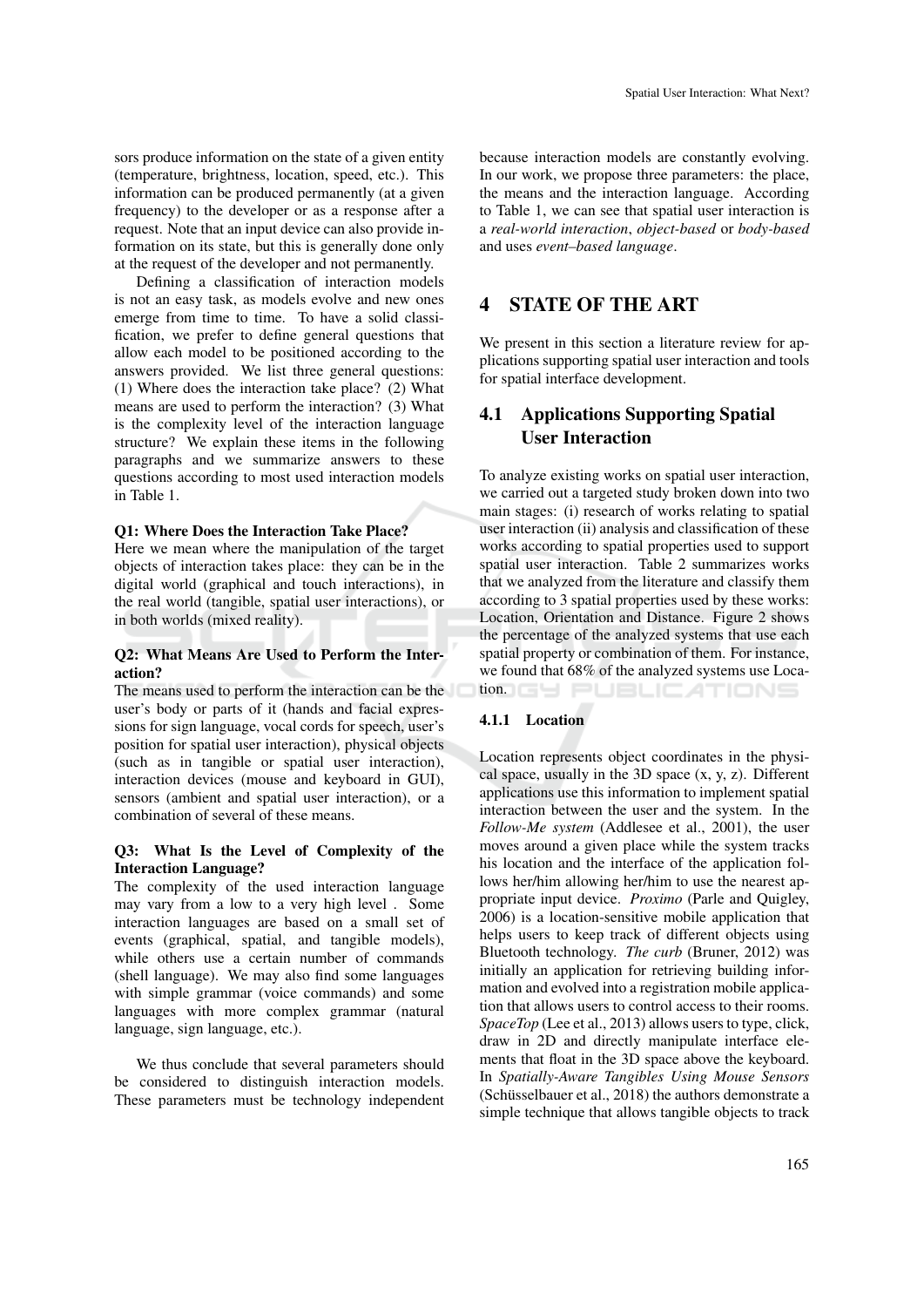|                | <b>Interaction Models</b> |                    |                          |                          |              |                 |                        |
|----------------|---------------------------|--------------------|--------------------------|--------------------------|--------------|-----------------|------------------------|
|                | Command-                  | <b>Graphical</b>   | Speech in-               | Gesture in-              | <b>Touch</b> | <b>Tangible</b> | <b>Spatial</b>         |
|                | Line Inter-               | <b>User Inter-</b> | <b>teraction</b>         | teraction                | interaction  | interaction     | <b>User Inter-</b>     |
|                | face                      | face               |                          |                          |              |                 | action                 |
| 01             | Digital                   | Digital            | Digital<br><sub>or</sub> | Digital<br><sub>or</sub> | Digital      | Real world      | Real world             |
|                | world                     | world              | real world               | real world               | world        |                 |                        |
| Q <sub>2</sub> | Device                    | Devices            | User's                   | User's body              | Device       | Physical ob-    | User's body,           |
|                | (keyboard)                | (mouse,            | body (vocal              | (hands, fa-              | (touch)      | jects           | physical               |
|                |                           | keyboard)          | cords)                   | cial expres-             | screen)      |                 | objects<br>or          |
|                |                           |                    |                          | sions)                   |              |                 | combi-<br>$\mathbf{a}$ |
|                |                           |                    |                          |                          |              |                 | nation<br>of           |
|                |                           |                    |                          |                          |              |                 | them                   |
| Q <sub>3</sub> | Commands                  | Events             | Grammar                  | Events,                  | Events       | Events          | Events                 |
|                |                           |                    |                          | Gram-                    |              |                 |                        |
|                |                           |                    |                          | (sign)<br>mar            |              |                 |                        |
|                |                           |                    |                          | language)                |              |                 |                        |

Table 1: Answers to the classification questions according to most used interaction models.

their own position on a surface using an off-the-shelf optical mouse sensor.

#### 4.1.2 Orientation

Orientation determines the information about which direction an object is facing another one. *HOBS* (Zhang et al., 2014) is an application that uses a selection technique based on the orientation of the head to interact with smart objects in physical space remotely. Note that the orientation attribute is generally used with the position attribute, it is rarely considered lonely in a system. TECHNO

#### 4.1.3 Distance

Distance represents the amount of space that separates two objects. It is often referred to by the term "proximity". Spatial interactions based on distance do not depend on specific locations but rather on the space between these locations. This is particularly true in the case of two mobile entities. For instance, *ConnecTable* (Tandler et al., 2001) is a system that allows two screens to be coupled together when they are close to form a single screen, whatever their precise locations are. *Pirates!* (Falk et al., 2001) is a multiplayer computer game which runs on handheld computers connected using wireless LAN. The virtual game environment is maintained and controlled by a local server which also keeps track of the players' progress over time. *The Hello Wall* (Prante et al., 2003) is a public display system that presents information of general interest when no one is in the immediate closeness and provides more personal information when a user is in close proximity. *Proximate Interactions* (Rekimoto et al., 2003) is a wall-sized ambient display supporting three different zones of interaction, which are user distance dependent. *Mirror Space* (Roussel et al., 2004) is a multi-user interactive communication system that depends on distance. It creates a continuum of space for interpreting interpersonal relationships. *Novest* (Ishikawa et al., 2017) is an interface used to estimate the location of the finger and to classify its state using the back of a hand.

#### 4.1.4 Location and Orientation

Some applications combine location and orientation information to implement spatial interactions. *Virtual shelves* (Li et al., 2009) is an interface that allows users to execute commands by spatially accessing predefined locations in the air. *Pure Land AR* (Land Augmented Reality Edition) (Chan et al., 2013) is an installation that allows users to visit virtually the UNESCO World Heritage-listed Mogao Caves. *Interactive Lighting* (Hakulinen et al., 2013) is a multilevel software framework that allows the creation of user interfaces to control lighting. *Slab* (Rateau et al., 2014) is an interactive tablet for exploring 3D medical images. *Jaguar* (Zhang et al., 2018) is a mobile AR system with flexible object tracking for context awareness.

#### 4.1.5 Location, Orientation and Distance

We also found applications that combine location, orientation and distance: *iCam* (Patel et al., 2006) is a handheld device that can accurately locate its position and determine its absolute orientation when it is indoors. It can also determine the 3D position of any object with its onboard laser pointer. *Mobile spatial interaction* (Holzmann, 2011) is a method of estimating the distance and location of arbitrary objects in the view field of a mobile phone. This ap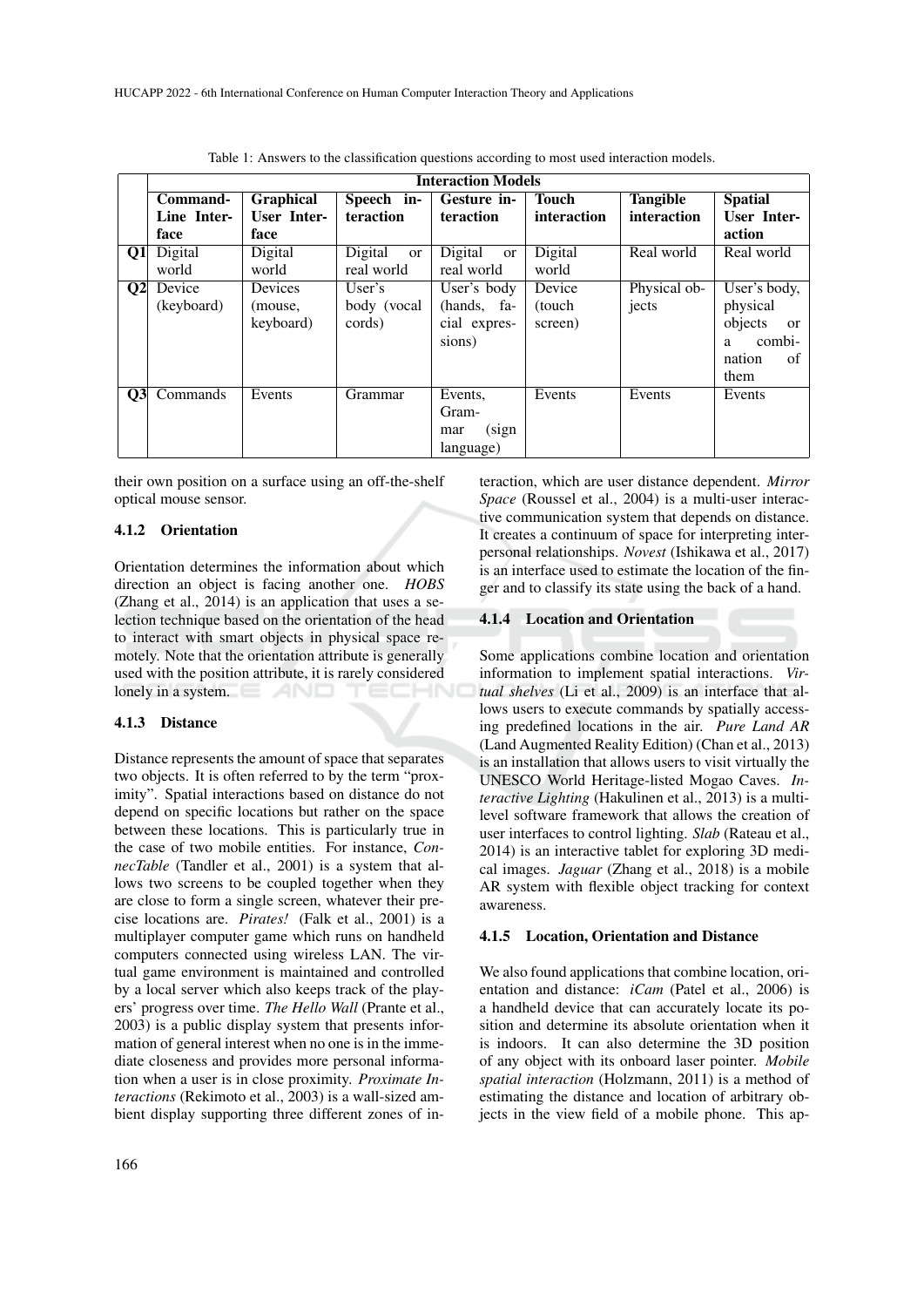proach uses stereo vision to estimate the distance to nearby objects, as well as GPS and a digital compass to get its absolute position and orientation. (Jakobsen et al., 2013) presented a study where they explore how to use the proxemic variables among people to drive interaction with information visualizations. *Kubit* (Looker and Garvey, 2016) is a responsive holographic user interface using proxemic interaction. (Huo et al., 2018) is a method that enables spatial context-sensitive interactions, instant discovery and localization of surrounding smart things. (Garcia-Macias et al., 2019) is a proxemic system intended to help the visually impaired to move around physical spaces.



Figure 2: Use of spatial properties in the studied systems (L: Location, O: Orientation, D: Distance).

### 4.2 Tools for Spatial Interface Development AND TECHNO

Usually, user interface design tools refer to methods, languages, or software used for interface design. They can significantly facilitate the expression of design ideas. In order to analyze works on tools that support the design and implementation of spatial user interactions, we made a focused study broken down into two main stages: (i) research of works related to the design/development of spatial applications, (ii) setting up a comparative table based on two criteria: Tool type and Genericity.

Different design tools exist for graphical (Vos et al., 2018), touch (Khandkar and Maurer, 2010) and multimodal interfaces (Elouali et al., 2014). However, concerning spatial user interaction design and development, there is no attempt to propose tools that might help designers in their task. Despite the existence of a few tools for proxemic interactions which represent a particular point of view of spatial user interaction, where distance plays a fundamental role, they remain intended for very specific applications.

Table 3 summarizes works related to designing tools that we describe below.

Table 2: Applications supporting spatial user interaction according to considered spatial properties.

| <b>Reference</b>      | <b>Spatial properties used</b> |                             |                       |  |
|-----------------------|--------------------------------|-----------------------------|-----------------------|--|
|                       | Location                       | <b>Orientation Distance</b> |                       |  |
| (Addlesee             | X                              |                             |                       |  |
| et al., 2001)         |                                |                             |                       |  |
| (Parle<br>and         | $\overline{\text{X}}$          |                             |                       |  |
| Quigley,              |                                |                             |                       |  |
| 2006)                 |                                |                             |                       |  |
| (Bruner,              | $\overline{\text{X}}$          |                             |                       |  |
| 2012)                 |                                |                             |                       |  |
| (Lee)<br>et<br>al.,   | $\overline{\text{X}}$          |                             |                       |  |
| 2013)                 |                                |                             |                       |  |
| (Schüsselbauer        | $\overline{\text{X}}$          |                             |                       |  |
| et al., 2018)         |                                |                             |                       |  |
| (Zhang et al.,        |                                | X                           |                       |  |
| 2014)                 |                                |                             |                       |  |
| (Tandler et al.,      |                                |                             | X                     |  |
| 2001)                 |                                |                             |                       |  |
| (Falk)<br>et<br>al.,  |                                |                             | $\overline{\text{X}}$ |  |
| 2001)                 |                                |                             |                       |  |
| (Prante et al.,       |                                |                             | $\overline{\text{X}}$ |  |
| 2003)                 |                                |                             |                       |  |
| (Rekimoto             |                                |                             | X                     |  |
| et al., 2003)         |                                |                             |                       |  |
| (Roussel              |                                |                             | $\overline{\text{X}}$ |  |
|                       |                                |                             |                       |  |
| et al., 2004)         |                                |                             | X                     |  |
| (Ishikawa             |                                |                             |                       |  |
| et al., 2017)         |                                | $\overline{\text{X}}$       |                       |  |
| (Li et al.,           | X                              |                             |                       |  |
| (2009)                |                                |                             | INE                   |  |
| (Chan et al.,         | X                              | $\overline{\text{X}}$       |                       |  |
| 2013)                 |                                |                             |                       |  |
| (Hakulinen            | $\overline{\text{X}}$          | $\overline{\text{X}}$       |                       |  |
| et al., 2013)         |                                |                             |                       |  |
| (Rateau et al.,       | $\overline{\mathrm{X}}$        | $\overline{\text{X}}$       |                       |  |
| 2014)                 |                                |                             |                       |  |
| (Zhang et al.,        | $\overline{\text{X}}$          | $\overline{\text{X}}$       |                       |  |
| 2018)                 |                                |                             |                       |  |
| (Patel et<br>al.,     | $\overline{\text{X}}$          | $\overline{\text{X}}$       | X                     |  |
| 2006)                 |                                |                             |                       |  |
| (Holzmann,            | $\overline{\text{X}}$          | $\overline{\text{X}}$       | $\overline{\text{X}}$ |  |
| 2011)                 |                                |                             |                       |  |
| (Jakobsen             | X                              | X                           | X                     |  |
| et al., 2013)         |                                |                             |                       |  |
| (Looker<br>and        | $\overline{\text{X}}$          | $\overline{\text{X}}$       | $\overline{\text{X}}$ |  |
| <b>Garvey</b> , 2016) |                                |                             |                       |  |
| (Huo<br>et<br>al.,    | X                              | X                           | $\overline{\text{X}}$ |  |
| 2018)                 |                                |                             |                       |  |
| (Garcia-              | $\overline{\text{X}}$          | $\overline{\text{X}}$       | $\overline{\text{X}}$ |  |
| Macias et al.,        |                                |                             |                       |  |
| 2019)                 |                                |                             |                       |  |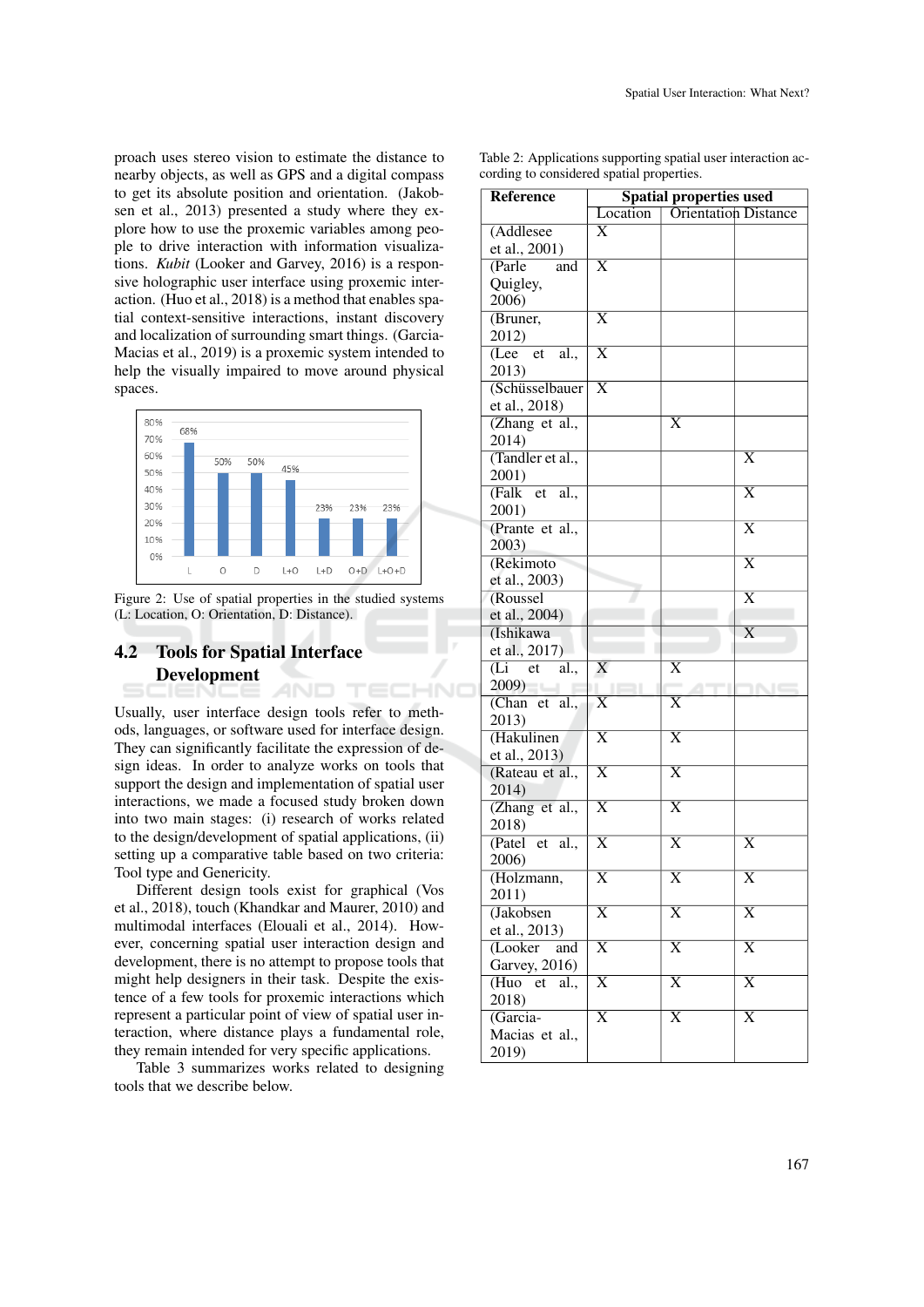(Perez et al., 2020) proposed a proxemic interaction modeling tool based on a DSL (Domain Specific Language). The latter is composed of symbols and formal notations representing proxemic environment concepts which are: *Entity*, *Cyber Physical System*, *Identity, Proxemic Zone*, *Proxemic Environment* and *Action*. From a graphical model, the tool creates an XML schema used to generate executable code. In (Marquardt et al., 2011) the authors presented a proximity toolkit that enables prototyping proxemic interaction. It consists of a collection library conceived in a component-oriented architecture and considers the proxemic variables between people, objects, and devices. The toolkit involves four main components: (1)*Proximity Toolkit server*, (2) *Tracking plugin modules*, (3)*Visual monitoring tool* and (4) *Application programming interface*. A proxemic designers' tool for prototyping ubicomp space with proxemic interactions is presented in (Kim et al., 2016). It is built using software and modeling materials, such as: photoshop, paper and Lego. Interactions can be defined in photoshop based on proxemic variables. The tool uses an augmented reality projection for miniatures to enable tangible interactions and dynamic representations. A hidden marker stickers and a camera-projector system enable the unobtrusive integration of digital images on the physical miniature. SpiderEyes (Dostal et al., 2014) is a system and toolkit for designing attention and proximity aware collaborative scenarios around large wall-sized displays using information visualization pipeline that can be extended to incorporate proxemic interactions. Authors in (Chulpongsatorn et al., 2020) explored a design for information visualization based on distance. It describes three properties (boundedness, connectedness and cardinality) and five design patterns (subdivision, particalization, peculiarization, multiplication and nesting) that might be considered in design.

|            | Table 3: Summary of designing tools for proximic user in- |  |  |  |
|------------|-----------------------------------------------------------|--|--|--|
| teraction. |                                                           |  |  |  |

| <b>Reference</b>    | <b>Tool type</b> | <b>Genericity</b> |  |  |
|---------------------|------------------|-------------------|--|--|
| al.<br>(Perez<br>et | Modeling         | Generic           |  |  |
| 2020)               | language and     |                   |  |  |
|                     | prototyping      |                   |  |  |
|                     | environment      |                   |  |  |
| (Marquardt          | Prototyping      | specific<br>For   |  |  |
| et al., 2011)       | environment      | use               |  |  |
| (Kim<br>al<br>et    | Prototyping      | specific<br>For   |  |  |
| 2016)               | environment      | use               |  |  |
| (Dostal et al.,     | Prototyping      | specific<br>For   |  |  |
| 2014)               | environment      | use               |  |  |
| (Chulpongsatorn     | Prototyping      | specific<br>For   |  |  |
| et al., 2020)       | environment      | use               |  |  |

### 5 DISCUSSION

The purpose of this study was to analyze works related to spatial user interaction design and development. Currently, there are a lack of tools and methods that help designing applications supporting spatial user interactions. Accordingly, a literature review around spatial user interaction design and development could contribute to the body of knowledge of spatial user interaction design and development.

In the following we provide some discussions about our review results.

## 5.1 Spatial User Interaction Design Gaps

According to the literature review, most of the proposed works aim to demonstrate the relevance of the spatial user interaction technique in itself rather than on how to specify it in a generic approach and reusable way. Hence, there is a lack of generic approaches and tools capable of handling the process of building applications supporting spatial user interaction. Furthermore, existing works do not take into account all the possibilities of spatial interaction. It treats only proxemic interactions which are mainly based on distance. Moreover, proposed tools target the prototyping of specific applications, except the recent research of (Perez et al., 2020) which came forward to define a language for proxemic interaction specification.

# 5.2 Spatial User Interaction Design Next Step

For future work, we think that it will be necessary to define a modeling language for spatial user interaction. On the one hand, it allows specifying what concepts to use, in which case and how to specify different interactions. In this way, designers/developers could easily refer to them when building applications supporting spatial user interaction. On the other hand, richer spatial user interactions should be more systematically exploited by designers through the spatial user interaction modeling language. Furthermore, it helps to develop a modeling and code generation frameworks for the automation of parts of development.

## 6 CONCLUSIONS

Spatial user interaction promotes intuitive and simple exchanges between users and the system. The pur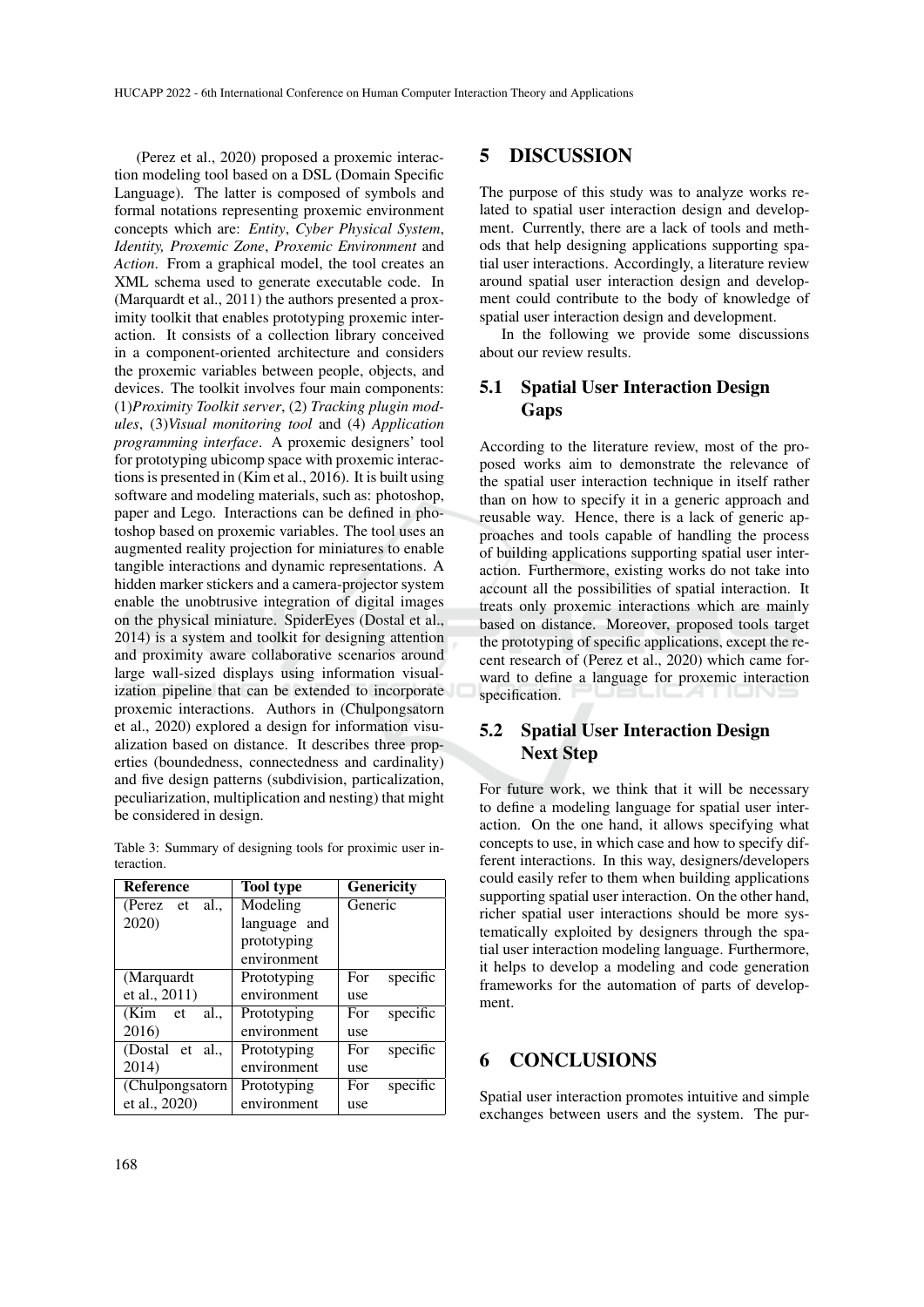pose of the present paper is to present a literature review and an analysis relevant to this topic.

In order to position the spatial user interaction model among the existing ones, we proposed a classification that takes into account three parameters: *interaction place*, *interaction means* and *interaction language*.

Next, we presented a literature review on existing spatial applications and design tools. Based on the review results, we identify a lack of generic approaches and tools capable of supporting the process of building applications with spatial capabilities. Few interest was given to the way spatial user interactions are designed, despite the fact that many works have proven the usefulness of spatial user interaction as it offers natural and intuitive exchanges between users and systems. Several applications that support spatial user interaction exist exploiting thereby some spatial attributes.

In order to respond to the shortcomings pointed out in the literature, currently we work on proposing a modeling langage for spatial intercations.

## **REFERENCES**

- Addlesee, M., Curwen, R., Hodges, S., Newman, J., Steggles, P., Ward, A., and Hopper, A. (2001). Implementing a sentient computing system. *Computer*,  $34(8):50-\overline{56}$ .
- Aylward, R. and Paradiso, J. A. (2006). Sensemble: a wireless, compact, multi-user sensor system for interactive dance. In *Proceedings of the 2006 conference on New interfaces for musical expression*, pages 134– 139. Citeseer.
- Bellik, Y. and Farcy, R. (2002). Comparison of various interface modalities for a locomotion assistance device. In *International Conference on Computers for Handicapped Persons*, pages 421–428. Springer.
- Bongers, B. and Mery, A. (2007). Interactivated reading table. *University of Technology Sydney, Cairns, QLD, Australia. Retrieved Apr*, 6:2010.
- Bruner, R. D. (2012). *Exploring spatial interactions*. PhD thesis.
- Chan, L. K. Y., Kenderdine, S., and Shaw, J. (2013). Spatial user interface for experiencing mogao caves. In *Proceedings of the 1st symposium on Spatial user interaction*, pages 21–24.
- Chaoui, K., Bouzidi-Hassini, S., and Bellik, Y. (2020). Towards a specification language for spatial user interaction. In *Symposium on Spatial User Interaction*, pages  $1 - 2$ .
- Chulpongsatorn, N., Yu, J., and Knudsen, S. (2020). Exploring design opportunities for visually congruent proxemics in information visualization: A design space.
- Dostal, J., Hinrichs, U., Kristensson, P. O., and Quigley, A. (2014). Spidereyes: designing attention-and proximity-aware collaborative interfaces for wallsized displays. In *Proceedings of the 19th international conference on Intelligent User Interfaces*, pages 143–152.
- Elouali, N., Le Pallec, X., Rouillard, J., and Tarby, J.- C. (2014). Mimic: leveraging sensor-based interactions in multimodal mobile applications. In *CHI'14 Extended Abstracts on Human Factors in Computing Systems*, pages 2323–2328.
- Falk, J., Ljungstrand, P., Björk, S., and Hansson, R. (2001). Pirates: proximity-triggered interaction in a multiplayer game. In *CHI'01 extended abstracts on Human factors in computing systems*, pages 119–120.
- Garcia-Macias, J. A., Ramos, A. G., Hasimoto-Beltran, R., and Hernandez, S. E. P. (2019). Uasisi: a modular and adaptable wearable system to assist the visually impaired. *Procedia Computer Science*, 151:425–430.
- Greenberg, S., Marquardt, N., Ballendat, T., Diaz-Marino, R., and Wang, M. (2011). Proxemic interactions: the new ubicomp? *interactions*, 18(1):42–50.
- Grosse-Puppendahl, T., Holz, C., Cohn, G., Wimmer, R., Bechtold, O., Hodges, S., Reynolds, M. S., and Smith, J. R. (2017). Finding common ground: A survey of capacitive sensing in human-computer interaction. In *Proceedings of the 2017 CHI conference on human factors in computing systems*, pages 3293–3315.
- Hakulinen, J., Turunen, M., and Heimonen, T. (2013). Spatial control framework for interactive lighting. In *Proceedings of International Conference on Making Sense of Converging Media*, pages 59–66.
- Holzmann, C., . H. M. (2011). Vision-based distance and position estimation of nearby objects for mobile spatial interaction. In *In Proceedings of the 16th international conference on Intelligent user interfaces.*, pages (339–342).
- Huo, K., Cao, Y., Yoon, S. H., Xu, Z., Chen, G., and Ramani, K. (2018). Scenariot: Spatially mapping smart things within augmented reality scenes. In *Proceedings of the 2018 CHI Conference on Human Factors in Computing Systems*, pages 1–13.
- Huot, S. (2013). *'Designeering Interaction': A Missing Link in the Evolution of Human-Computer Interaction*. PhD thesis.
- Ishii, H. and Ullmer, B. (1997). Tangible bits: towards seamless interfaces between people, bits and atoms. In *Proceedings of the ACM SIGCHI Conference on Human factors in computing systems*, pages 234–241.
- Ishikawa, Y., Shizuki, B., and Hoshino, J. (2017). Evaluation of finger position estimation with a small ranging sensor array. In *Proceedings of the 5th Symposium on Spatial User Interaction*, pages 120–127.
- Jakobsen, M. R., Haile, Y. S., Knudsen, S., and Hornbæk, K. (2013). Information visualization and proxemics: Design opportunities and empirical findings. *IEEE transactions on visualization and computer graphics*, 19(12):2386–2395.
- Khandkar, S. H. and Maurer, F. (2010). A domain specific language to define gestures for multi-touch ap-